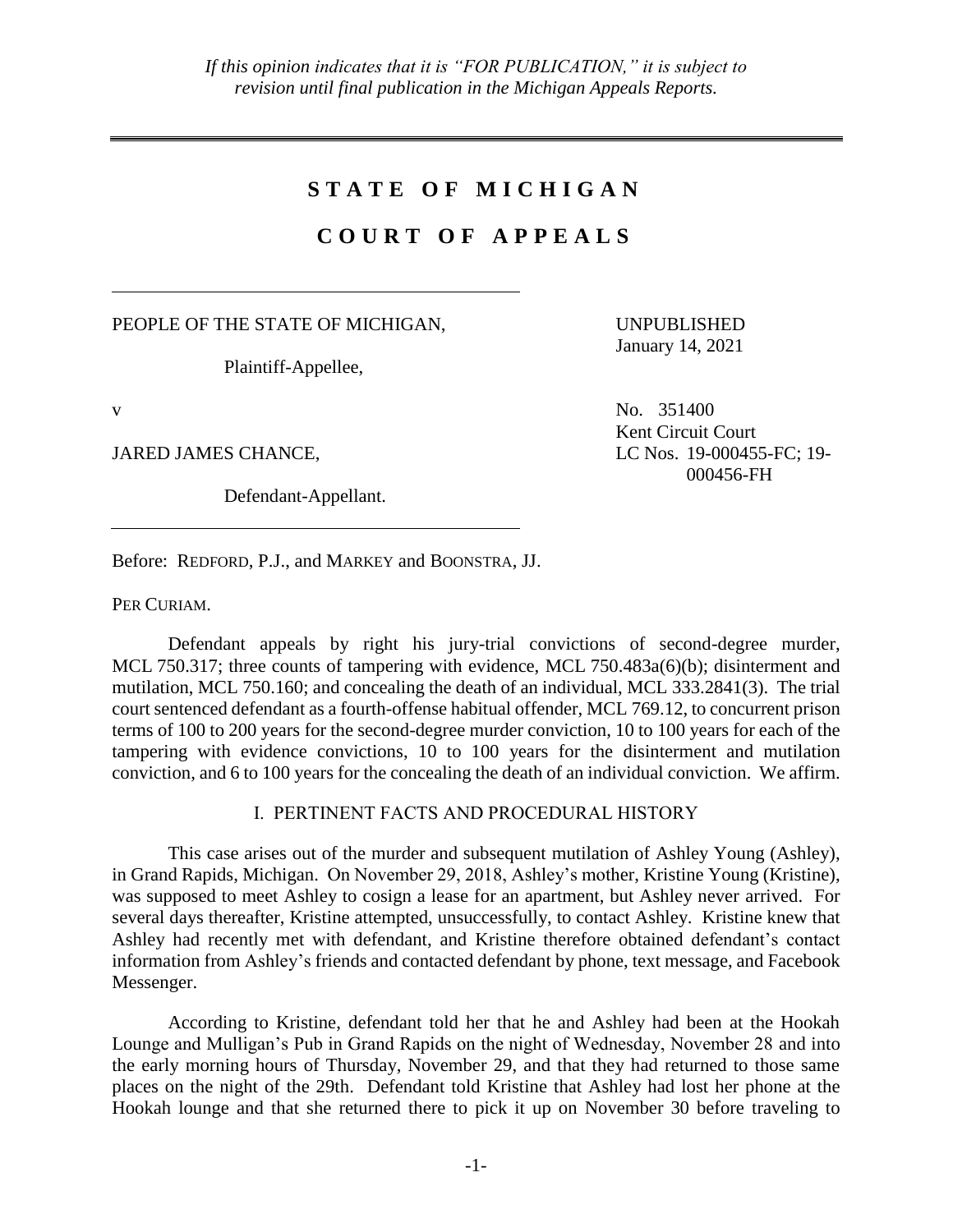Kalamazoo to work on the "third shift." This description puzzled Kristine because it did not match what she knew of Ashley's work schedule. Defendant also told Kristine that Demetreis Taylor (Taylor) had seen Ashley, and defendant gave Kristine several nonworking phone numbers that he said belonged to Taylor. Kristine was eventually able to contact Taylor, who denied knowing Ashley or having seen her. Defendant had no explanation for why Taylor did not seem to know Ashley, and he stopped responding to Kristine's calls or messages, which prompted Kristine to contact the police.

The same day that Kristine contacted the police, defendant's neighbor, Mario Nelson (Nelson), who lived in the apartment below defendant's apartment, also called the police after he went to the basement of the apartment building to investigate a sewage-like smell and discovered a tarp with a "stream of blood out of it." Sergeant Greg Alcala of the Grand Rapids Police Department responded to the 911 call, entered the basement, and noticed what he described at trial as a "distinct odor" of "death and decay."

Inside the tarp was a female torso with the arms, legs, and head removed. There were also 439 unfired .22 caliber cartridges and two fired casings located inside the furnace duct that led from the basement furnace to defendant's apartment. A saw blade was also recovered from the basement. There was a black trash can and a mop located on the back porch of defendant's apartment. The trash can contained two additional saw blades, a boot, a bathtub drain cover, additional trash bags, a plastic bottle of ammonia, latex gloves, a pair of navy blue pants bearing defendant's name, and a roll of plastic wrap. Three shower curtain rings that matched shower curtain rings from defendant's apartment were also recovered from the apartment building's backyard. Several items from the trash can tested positive for human blood. On the landing of the stairwell leading up to defendant's apartment was a pair of women's black boots, a fan box, a purple tote, and a cardboard box. The cardboard box bore defendant's name and address. Inside the cardboard box was a plastic bag containing two human female legs without feet, and two human female arms without hands. Inside the purple tote was a pair of shoes, a prescription medication bottle, and some additional plastic shower curtain rings. Inside the fan box was duct tape and a black plastic trash bag containing stained bedding and women's clothing. The clothing tested positive for Ashley's DNA as well as the DNA of two unknown individuals. Several bloodstained items, including a saw blade and tile from defendant's apartment, also tested positive for Ashley's DNA.

Inside defendant's apartment, police found a kitchen tile that was stained a darkened red color, a utility knife inside the trap of the toilet in defendant's bathroom, a "[w]hite hand towel with reddish brown stain," and a pair of blue jeans "sized 30 with a brownish colored stain on the left upper front." The trap of defendant's kitchen sink tested positive for human blood and contained a small piece of what looked like human tissue. The washing machine inside defendant's apartment also tested positive for human blood. A black hoodie and a bathmat also both tested positive for human blood.

The investigation led police to Holland, where defendant's parents lived. When police searched defendant's parent's house, they discovered a shower curtain in the garage; there was no shower curtain present at defendant's apartment. Police also found a "black and red Skilsaw" underneath the couch in the living room, and a washcloth in the basement that tested positive for human blood. In the trunk of the parent's Honda CR-V, police found an empty bottle of ammonia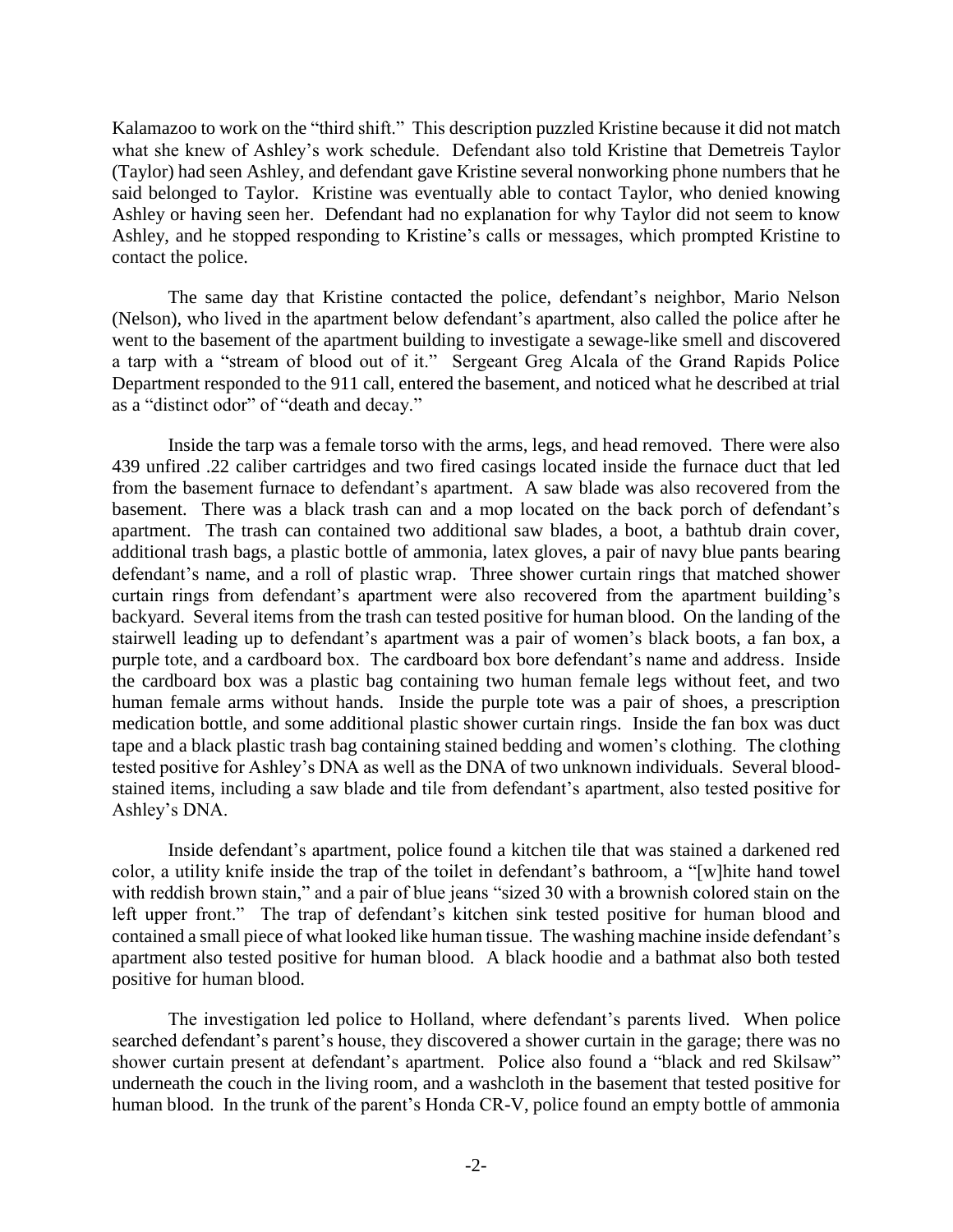bearing a label from Miss Tracy's Party Store and an empty box of blue latex gloves. Miss Tracy's Party Store was located near defendant's apartment in Grand Rapids. Video surveillance from Miss Tracy's showed defendant making several purchases from the store, including ammonia and trash bags, between November 29 and December 1; it also showed him depositing an orange or red bag into the trash can in front of the store.

Police discovered Ashley's car parked on a street near defendant's apartment. Additionally, police searched the dumpsters located at Miss Tracy's Party Store and recovered an orange bag containing additional clothing, prescription medicine bottles bearing Ashley's name, and a purse containing Ashley's driver's license and school identification. There was a stain on the pair of jeans that tested positive for human blood.

A forensic pathologist, Dr. David Start, conducted a partial autopsy, inspecting Ashley's torso, arms, and legs; her hands, feet, head, and neck were never recovered. Dr. Start testified that no cause of death was identifiable from the remains that were available for him to examine. However, he opined, by process of elimination, that the cause of death would be related to the unrecovered head and neck. Dr. Start stated that a reciprocating saw or something similar could have been used to cut through the bone and create the sharp edges on the body parts that he was able to inspect. He further stated that a utility knife could be used to cut through skin, tissue, and fat. Because of the blood found on Ashley's clothing, Dr. Start opined that Ashley could have died from blunt force trauma or a gunshot wound to the head. However, Dr. Start could not render an opinion regarding a specific cause of death because Ashley's head and neck were unavailable for him to examine.

An employee of Mulligan's Pub testified at trial to seeing Ashley and another man at the pub on the night of November 28, although he could not identify defendant as that man. He did not recall seeing Ashley on the night of November 29. Taylor testified that defendant told him to tell Kristine that Ashley had come by his house to use his phone and had then left. Taylor further testified that after defendant learned that Taylor had told Kristine that he did not know Ashley, he sent Taylor several text messages, including "You're [expletive] stupid, bro" and "You just [expletive] me. Bro, delete all these messages."

Nelson also testified at trial. He stated that he had known defendant to be in possession of a revolver, and that defendant had spun the gun around on the table during a visit, which made Nelson uncomfortable. He also testified that defendant had bragged on a previous occasion that he knew how to get rid of a body because "his dad used to be in the Irish mob." Nelson recalled seeing Ashley at defendant's apartment around the time she went missing, when he visited defendant's apartment to smoke marijuana, but did not recall the exact date. Shortly thereafter, defendant asked Nelson to help him unlock Ashley's car, claiming that Ashley had locked her keys in the car, a Ford Focus. Nelson's girlfriend at the time, Yashieka Christian, testified that she saw defendant driving a Ford Focus on November 30.

Defendant's brother testified to a previous incident at defendant's apartment. According to the brother, defendant went to another room to get a gun, came back, pointed the gun at his brother's head, and pulled the trigger more than once without first checking to see if the gun was loaded.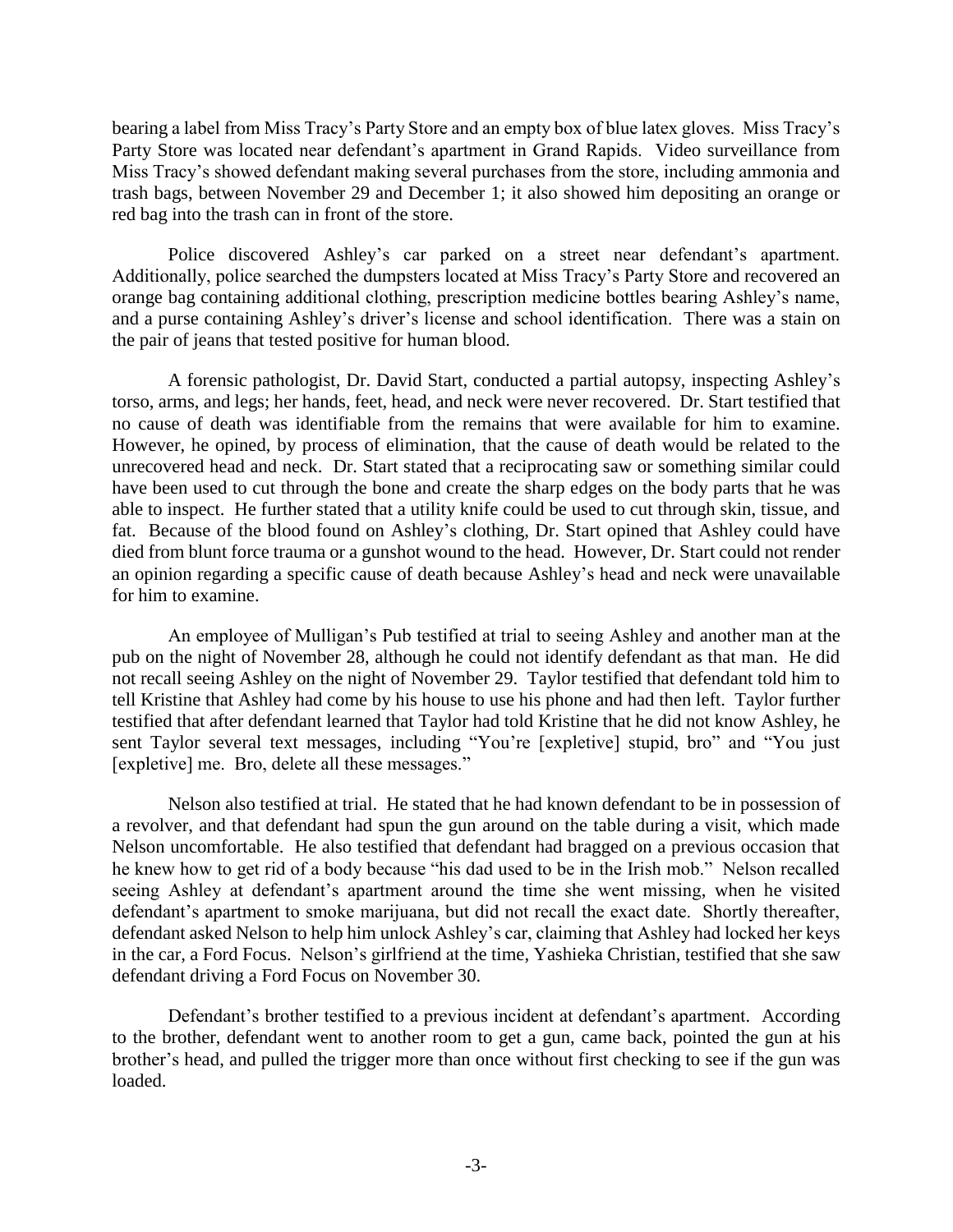After the close of proofs, defense counsel requested that the jury be instructed on voluntary and involuntary manslaughter. The trial court declined to give either instruction.<sup>1</sup> The jury convicted defendant as described. This appeal followed.

### II. INVOLUNTARY MANSLAUGHTER INSTRUCTION

Defendant argues that the trial court erred when it refused to instruct the jury regarding involuntary manslaughter. We disagree.

## A. PRESERVATION AND STANDARD OF REVIEW

Defendant maintains that the trial court should have instructed the jury regarding both statutory and common-law manslaughter. Defendant requested, and was denied, an instruction on involuntary manslaughter predicated on Model Criminal Jury Instruction 16.11, which sets forth the elements of statutory involuntary manslaughter, thereby preserving that claim of error. *People v Danto*, 294 Mich App 596, 605; 822 NW2d 600 (2011). But defendant did not request an instruction on common-law involuntary manslaughter; accordingly, that issue is unpreserved. *Id*.

With regard to defendant's preserved claim concerning statutory involuntary manslaughter, we review de novo questions of law involving jury instructions, but review for an abuse of discretion the trial court's determination whether a jury instruction is applicable to the facts of the case. *People v Gillis*, 474 Mich 105, 113; 712 NW2d 419 (2006). "An abuse of discretion occurs when the court chooses an outcome that falls outside the range of reasonable and principled outcomes." *People v Bergman*, 312 Mich App 471, 483; 879 NW2d 278 (2015) (quotation marks and citation omitted). "[I]f an applicable instruction was not given, the defendant bears the burden of establishing that the trial court's failure to give the requested instruction resulted in a miscarriage of justice." *People v Riddle*, 467 Mich 116, 124; 649 NW2d 30 (2002), citing MCL 769.26. A trial court's failure to instruct on an applicable lesser-included offense is grounds for reversal "if, after reviewing the entire cause, the reviewing court is satisfied that the evidence presented at trial 'clearly' supported the lesser included instruction." *People v Silver*, 466 Mich 386, 388; 646 NW2d 150 (2002).

We review defendant's unpreserved claim of error regarding a common-law involuntary manslaughter instruction for plain error affecting defendant's substantial rights. See *People v Carines*, 460 Mich 750, 763-764; 597 NW2d 130 (1999). Plain error affects substantial rights when it alters the outcome of the trial court proceedings. See *Carines*, 460 Mich at 763-764. Reversal is appropriate when an error is so serious it results in the conviction of an innocent defendant or when it "affects the fairness, integrity, or public reputation of judicial proceedings, independent of the defendant's innocence." *Id*. (quotation marks, citation, and alteration omitted).

We review de novo whether a defendant was denied his constitutional right to present a defense. *People v Kurr*, 253 Mich App 317, 327; 654 NW2d 651 (2002).

 $\overline{a}$ 

<sup>&</sup>lt;sup>1</sup> Defendant does not challenge on appeal the trial court's decision not to give a voluntary manslaughter instruction.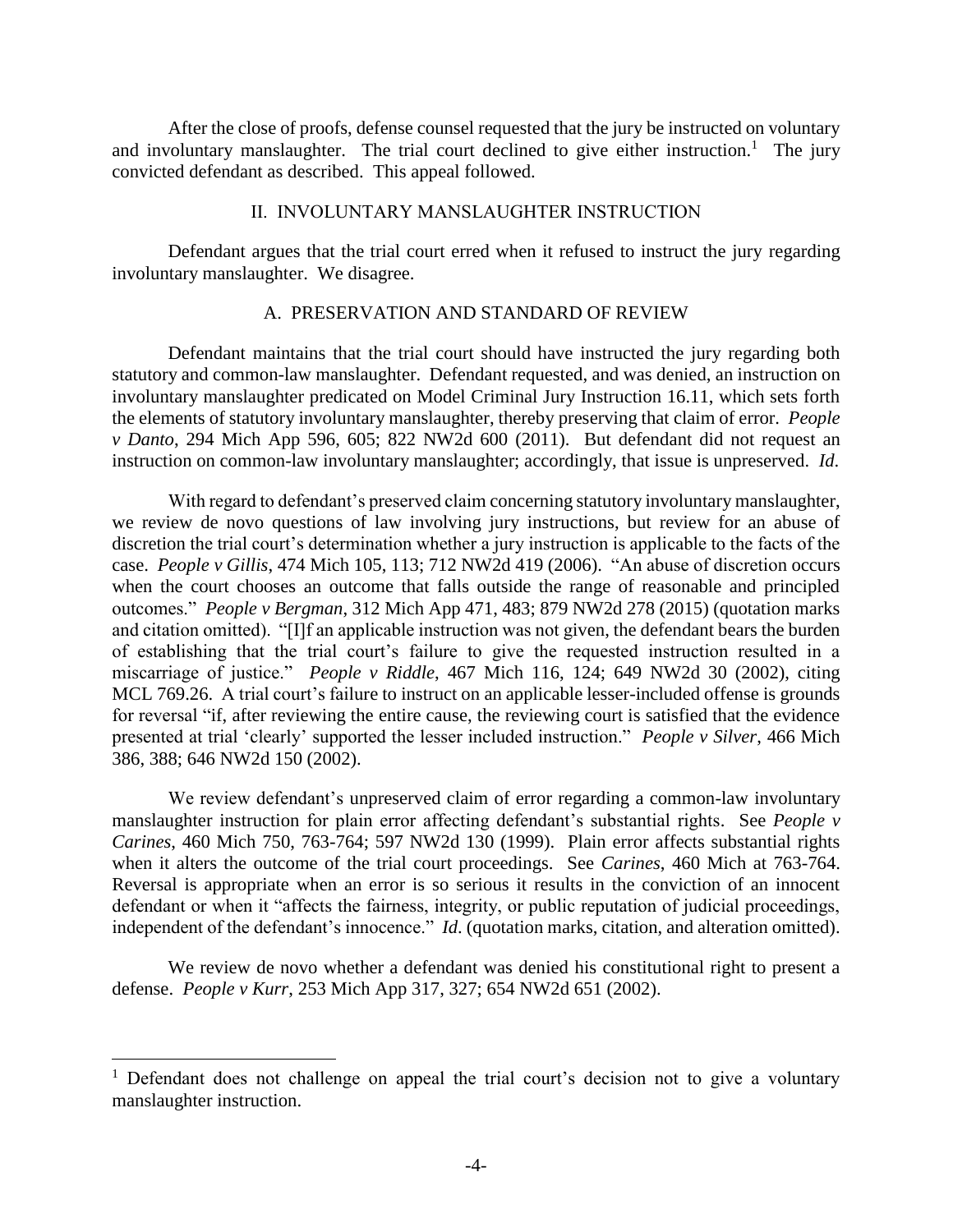"A criminal defendant is entitled to have a properly instructed jury consider the evidence against him." *Riddle*, 467 Mich at 124. "The jury instructions must include all elements of the crime charged, and must not exclude from jury consideration material issues, defenses or theories if there is evidence to support them." *People v Armstrong*, 305 Mich App 230, 240; 851 NW2d 856 (2014) (quotation marks and citation omitted). "When a defendant requests a jury instruction on a theory or defense that is supported by the evidence, the trial court must give the instruction." *People v Thorne*, 322 Mich App 340, 348; 912 NW2d 560 (2017) (quotation marks and citation omitted). Stated differently, "[a] trial court is required to give a requested instruction, except where the theory is not supported by evidence." *People v Mills*, 450 Mich 61, 81; 537 NW2d 909 (1995). "[A] lesser offense instruction is appropriate only if the lesser offense is necessarily included in the greater offense." *People v Nickens*, 470 Mich 622, 626; 685 NW2d 657 (2004). "[A] requested instruction on a necessarily included lesser offense is proper if the charged greater offense requires the jury to find a disputed factual element that is not part of the lesser included offense and a rational view of the evidence would support it." *People v Cornell*, 466 Mich 335, 357; 646 NW2d 127 (2002). "An appellate court must therefore review all of the evidence irrespective of who produced it to determine whether it provides a rational view to support an instruction on the lesser charge." *People v McMullan*, 488 Mich 922, 922 (2010).

### B. ELEMENTS OF MURDER AND MANSLAUGHTER

"The elements of second-degree murder are  $(1)$  a death,  $(2)$  the death was caused by an act of the defendant, (3) the defendant acted with malice, and (4) the defendant did not have lawful justification or excuse for causing the death." *Bergman*, 312 Mich App at 487 (quotation marks and citations omitted). Malice is "the intent to kill, the intent to cause great bodily harm, or the intent to do an act in wanton and wilful disregard of the likelihood that the natural tendency of such behavior is to cause death or great bodily harm." *Id.*

At common law, "involuntary manslaughter is a catch-all crime that encompasses all homicides that do not constitute murder, voluntary manslaughter, or a justified or excused homicide." *People v Head*, 323 Mich App 526, 532; 917 NW2d 752 (2018). Common-law "involuntary manslaughter is the unintentional killing of another, without malice, during the commission of an unlawful act not amounting to a felony and not naturally tending to cause great bodily harm; or during the commission of some lawful act, negligently performed; or in the negligent omission to perform a legal duty." *People v Mendoza*, 468 Mich 527, 536; 664 NW2d 685 (2003). "The kind of negligence required for manslaughter is something more than ordinary or simple negligence, however, and is often described as 'criminal negligence' or 'gross negligence[.]' " *People v Herron*, 464 Mich 593, 605; 628 NW2d 528 (2001). Involuntary manslaughter "is established if the defendant acts in a grossly negligent, wanton, or reckless manner, causing the death of another." *People v Moseler*, 202 Mich App 296, 298; 508 NW2d 192 (1993), overruled on other grounds *People v Reichard*, 505 Mich 81 (2020).

Statutory involuntary manslaughter essentially involves the accidental discharge of a firearm that has been deliberately aimed. The elements of statutory involuntary manslaughter are as follows: "(1) a death, (2) the death was caused by an act of the defendant, (3) the death resulted from the discharge of a firearm, (4) at the time of the discharge, the defendant was intentionally pointing the firearm at the victim, and (5) the defendant did not have lawful justification or excuse for causing the death." *People v Smith*, 478 Mich 64, 70; 731 NW2d 411 (2007); MCL 750.329.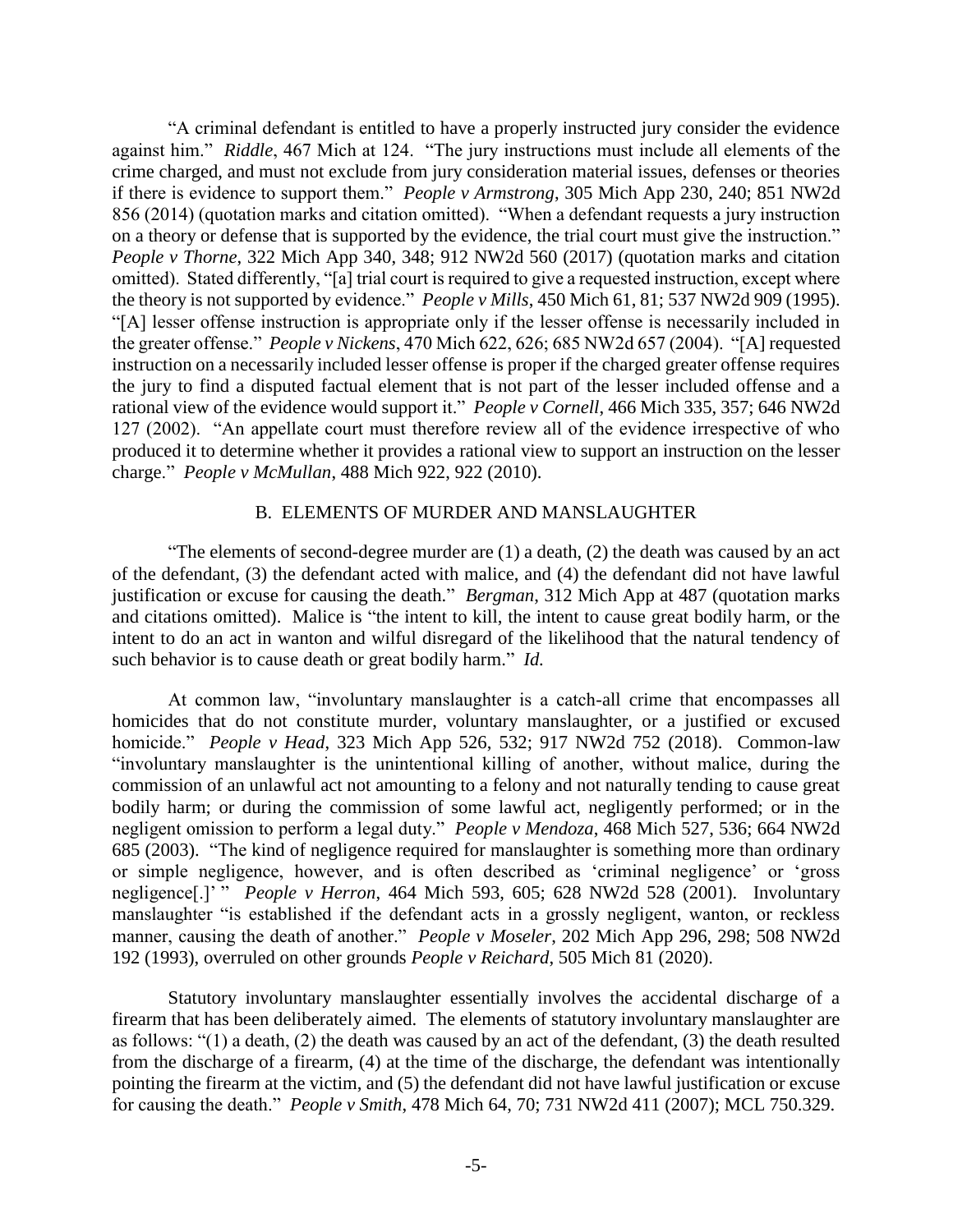#### C. COMMON-LAW INVOLUNTARY MANSLAUGHTER

At common law, involuntary manslaughter is a lesser-included offense of murder "because involuntary manslaughter's mens rea is included in murder's greater mens rea." *Mendoza*, 468 Mich at 536. Therefore, "when a defendant is charged with murder, an instruction for ... involuntary manslaughter must be given if supported by a rational view of the evidence." *Id*. A conviction for common-law involuntary manslaughter requires that the prosecution establish

(1) defendant's knowledge of a situation requiring the use of ordinary care and diligence to avert injury to another, (2) her ability to avoid the resulting harm by ordinary care and diligence in the use of the means at hand, and (3) her failure to use care and diligence to avert the threatened danger when to the ordinary mind it must be apparent that the result is likely to prove disastrous to another. [*People v Albers*, 258 Mich App 578, 582; 672 NW2d 336 (2003).]

Accordingly, defendant was entitled to a jury instruction on common-law involuntary manslaughter only if a rational view of the evidence would have supported a finding that the victim's death was caused by an act of gross negligence and not malice. See *Gillis*, 474 Mich at 138.

In this case, a rational view of the evidence does not support a finding that a jury instruction for common-law involuntary manslaughter was appropriate. Defendant argues that the evidence demonstrates that he was playing with the gun in a grossly negligent manner, which then caused the gun to discharge and kill Ashley. We disagree. Defendant's entire argument related to this evidence focuses on the testimony of Nelson and defendant's brother concerning previous incidents in which defendant had handled a firearm in a reckless or dangerous manner. Nelson testified to an occasion in which defendant spun his revolver on the kitchen table in a way that made Nelson uncomfortable. Additionally, defendant's brother testified about an occasion in which defendant pointed a gun at him and pulled the trigger more than once. Defendant was arguably negligent in his handling of a firearm around Nelson; however, it is difficult to conclude from his brief testimony that defendant was grossly or criminally negligent. The incident with defendant's brother, on the other hand, seemingly went beyond gross negligence, assuming that defendant did not in fact know whether or not the gun was unloaded.

In any event, these previous incidents involving defendant's handling of a firearm around visitors do not, when examined in the context of all of the evidence introduced at trial, establish a basis for giving a jury instruction regarding common-law involuntary manslaughter. Indeed, because Ashley's head was never recovered, it was not even established that Ashley died of a gunshot wound. Dr. Start could only opine that Ashley may have suffered a gunshot wound to the head because of the surrounding circumstances, i.e., testimonies about defendant owning a gun, the several bullet casings and two spent casings found in the basement of defendant's apartment building, the blood stain on Ashley's clothing, and the lack of injury to the body parts that were recovered. However, Dr. Start testified that Ashley could have been killed by other injuries to the head or neck. More importantly, there was absolutely no evidence presented that defendant was negligently handling a firearm around Ashley on the night that she died. We cannot conclude that brief testimony concerning defendant's previous handling of firearms constitutes "substantial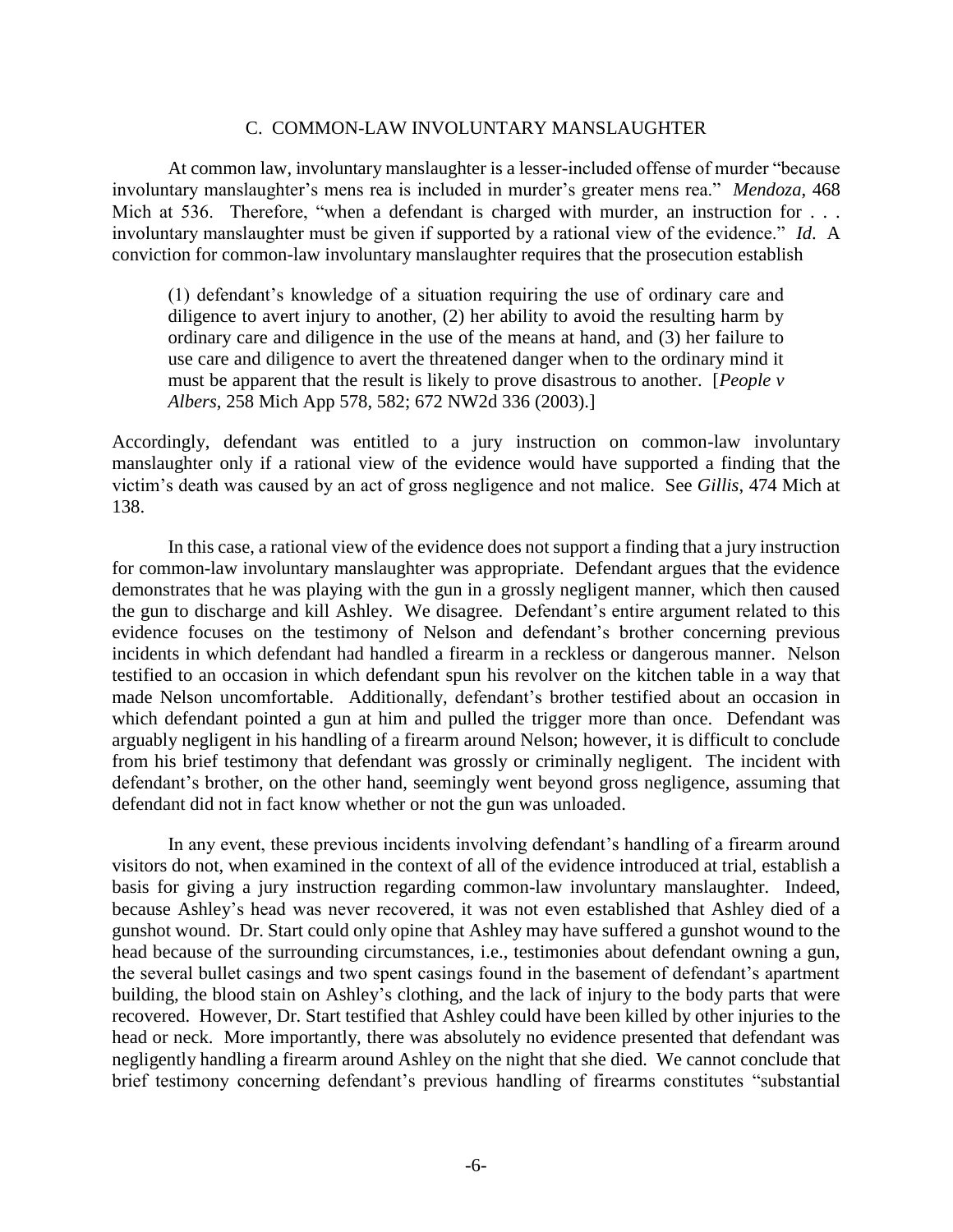evidence" in support of a jury instruction on common-law involuntary manslaughter. See *McMullan*, 499 Mich at 922.

Further, there was an abundance of circumstantial evidence presented to suggest that defendant had acted with malice. *Bergman*, 312 Mich App at 487 (quotation marks and citation omitted). "This Court has consistently observed that because of the difficulty of proving an actor's state of mind, minimal circumstantial evidence is sufficient." See *People v Ericksen*, 288 Mich App 192, 196; 793 NW2d 120 (2010) (quotation marks, citation, and alteration omitted). To begin, Dr. Start opined that, given the circumstances of this case, he believed that Ashley had been killed by a severe head injury with a firearm or other weapon, although he could not specify the exact cause of death; Dr. Start also noted that Ashley was not injured on any part of her body that was recovered. Dr. Start's opinion supports the inference of an intentional killing as opposed to a grossly negligent killing. See *id*. ("Defendant's intent could be inferred from any facts in evidence, including the nature, extent, and location of these wounds.").

Additionally, while a gun was not found in defendant's apartment or otherwise recovered, he was known to own a gun, and hundreds of .22 caliber cartridges, as well as two fired casings, were found inside the duct that led to the furnace from defendant's apartment. A reasonable juror could conclude that defendant attempted to hide or destroy his gun and bullets because they were linked to Ashley's death; further, the two fired casings supported the inference that defendant's gun had been fired twice. Although there was no direct evidence that the bullets fired from the spent casings were what killed Ashley, the jury was allowed to draw reasonable inferences from such circumstantial evidence. "In determining the facts the jury may draw reasonable inferences from the facts established by either direct or circumstantial evidence." *People v Palmer*, 392 Mich 370, 395; 220 NW2d 393 (1974). "[C]ircumstantial evidence and all reasonable inferences drawn therefrom can constitute satisfactory proof of the crime." *People v Nowack*, 462 Mich 392, 400; 614 NW2d 78 (2000).

The evidence also showed that defendant bragged to Nelson about knowing how to essentially get away with murder, including how to clean up blood, how to remove his fingerprints, and how to dispose of a body. Considering that the evidence established that defendant dismembered Ashley, purchased ammonia and cleaning supplies to clean Ashley's blood, used latex gloves to prevent his fingerprints from showing on any surfaces, and successfully hid or destroyed her head, hands and feet, the jury could readily conclude that defendant had acted with malice. "[M]alice is implied when the circumstances attending the killing demonstrate an abandoned and malignant heart . . . ." *People v McMullan*, 284 Mich App 149, 153; 771 NW2d 810 (2009) (quotation marks and citations omitted; alteration and ellipsis in original).

Moreover, there was evidence that defendant repeatedly lied to Kristine's mother after Ashley's death, attempting to make Kristine believe that her daughter was still alive. Defendant even attempted to enlist Taylor in perpetuating this lie on his behalf. "A jury may infer consciousness of guilt from evidence of lying or deception." *People v Unger*, 278 Mich App 210, 227; 749 NW2d 272 (2008). Defendant's lies support the inference that he acted with malice, as do defendant's extensive efforts to hide the evidence of his crime. Defendant dismembered Ashley's body and either destroyed her head, hands, and feet or hid them so well they were never found. Defendant placed her limbs and torso in separate containers and left them outside his apartment. Defendant attempted to dispose of hundreds of rounds of ammunition, and, despite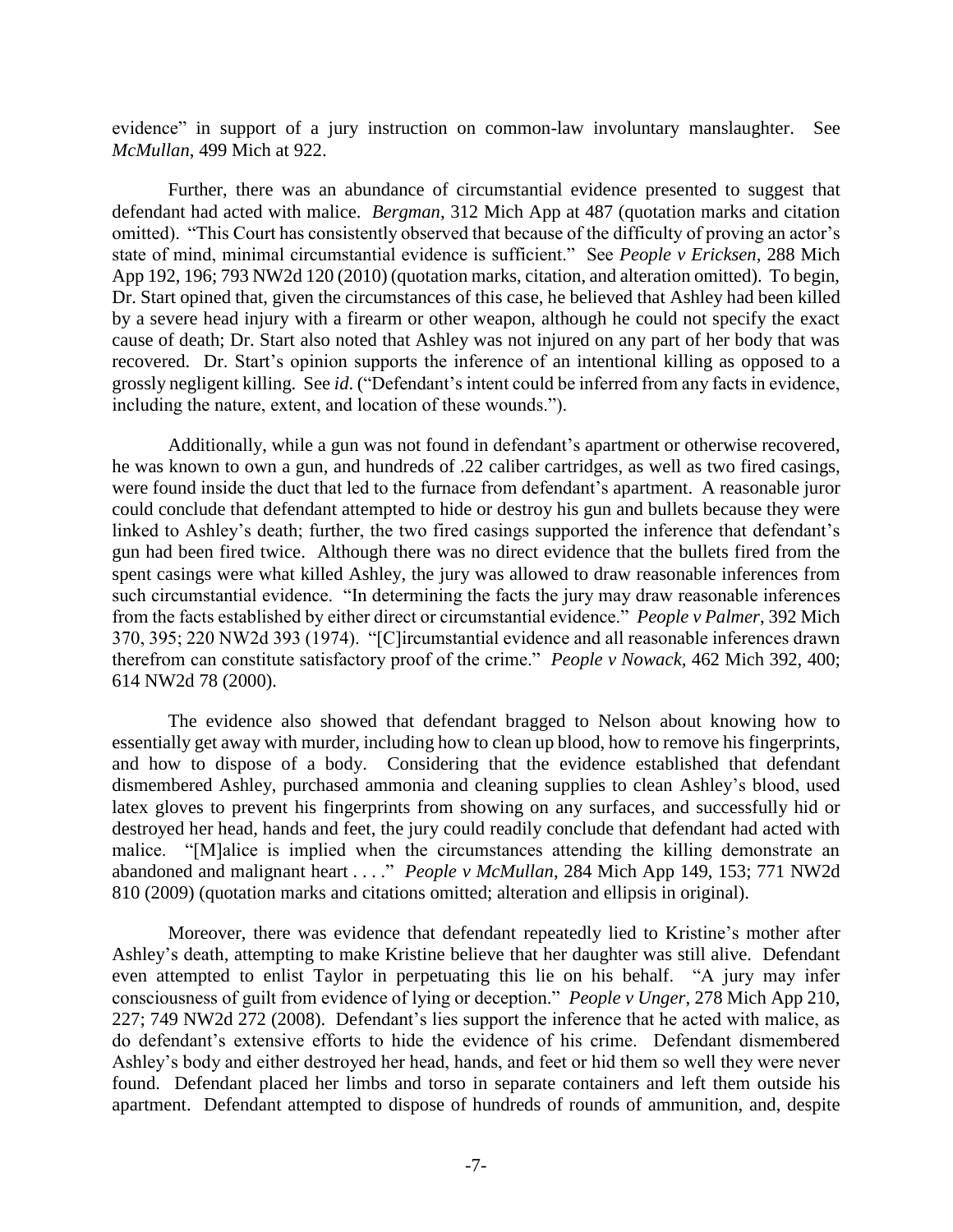defendant having recently been seen in possession of a gun, no gun was found in defendant's apartment. There was testimony from which the jury could infer that defendant moved Ashley's car from its parking spot near his residence after her murder. All in all, defendant painstakingly took a number of steps to conceal Ashley's death. None of the evidence of defendant's postoffense conduct suggests that Ashley's death was accidental, and again, there was simply no evidence to suggest that her death was caused by defendant discharging a firearm in a grossly negligent manner. A rational view of the evidence does not support that Ashley's death was caused by an act of gross negligence without malice; rather, the evidence supports that defendant acted with malice. See *Gillis*, 474 Mich at 138. The trial court did not plainly err by not instructing the jury on common-law involuntary manslaughter. *Mendoza*, 468 Mich at 536; *Carines*, 460 Mich at 763-764.

#### D. STATUTORY INVOLUNTARY MANSLAUGHTER

Defendant also was not entitled to an instruction on statutory involuntary manslaughter, and the trial court did not err by declining to give it. Importantly, our Supreme Court has held that statutory involuntary manslaughter is "not a necessarily included lesser offense of second-degree murder because it is not an 'inferior' offense under MCL 768.32(1)." *Id*. at 71. Specifically, statutory involuntary manslaughter requires proof of elements (i.e., that the death resulted from the discharge of a firearm and that the defendant intentionally pointed a firearm at the victim) that are not necessary to prove second-degree murder. See *id*. Consequently, defendant was not entitled to an instruction on statutory involuntary manslaughter, as he was not charged with that offense and it was not a lesser included offense of any offense of which he was charged. *Id*. at 73- 74. In any event, a rational view of the evidence would not have supported the instruction even if it was a lesser included offense, for the same reasons we have already discussed. *McMullan*, 488 Mich at 922.

Because we find no merit to defendant's claims of instructional error, and defendant presents no additional argument on this point, we also find that defendant was not denied his constitutional right to present a defense. See *People v Anstey*, 476 Mich 436, 460; 719 NW2d 579 (2006).

### III. OUT-OF-GUIDELINES SENTENCE

Defendant also argues that the trial court erred by sentencing him outside of his calculated minimum sentencing guidelines range. We disagree. "[T]he standard of review to be applied by appellate courts reviewing a sentence for reasonableness on appeal is abuse of discretion." *People v Steanhouse*, 500 Mich 453, 471; 902 NW2d 327 (2017). This "requires review of whether the trial court abused its discretion by violating the principle of proportionality," *id*. at 477, which looks to the "seriousness of the circumstances surrounding the offense and the offender," *id*. at 474 (quotation marks omitted), quoting *People v Milbourn*, 435 Mich 630, 636; 461 NW2d 1 (1990). "A trial court abuses its discretion when its decision falls outside the range of reasonable and principled outcomes," *People v Waterstone*, 296 Mich App 121, 131-132; 818 NW2d 432 (2012), or "impose[s] [an out-of-guidelines] sentence without articulating whether the guidelines adequately took into account the conduct alleged to support the particular departure imposed," *People v Steanhouse (On Remand)*, 322 Mich App 233, 240; 911 NW2d 253 (2017). Factual findings related to an out-of-guidelines sentence must be supported by a preponderance of the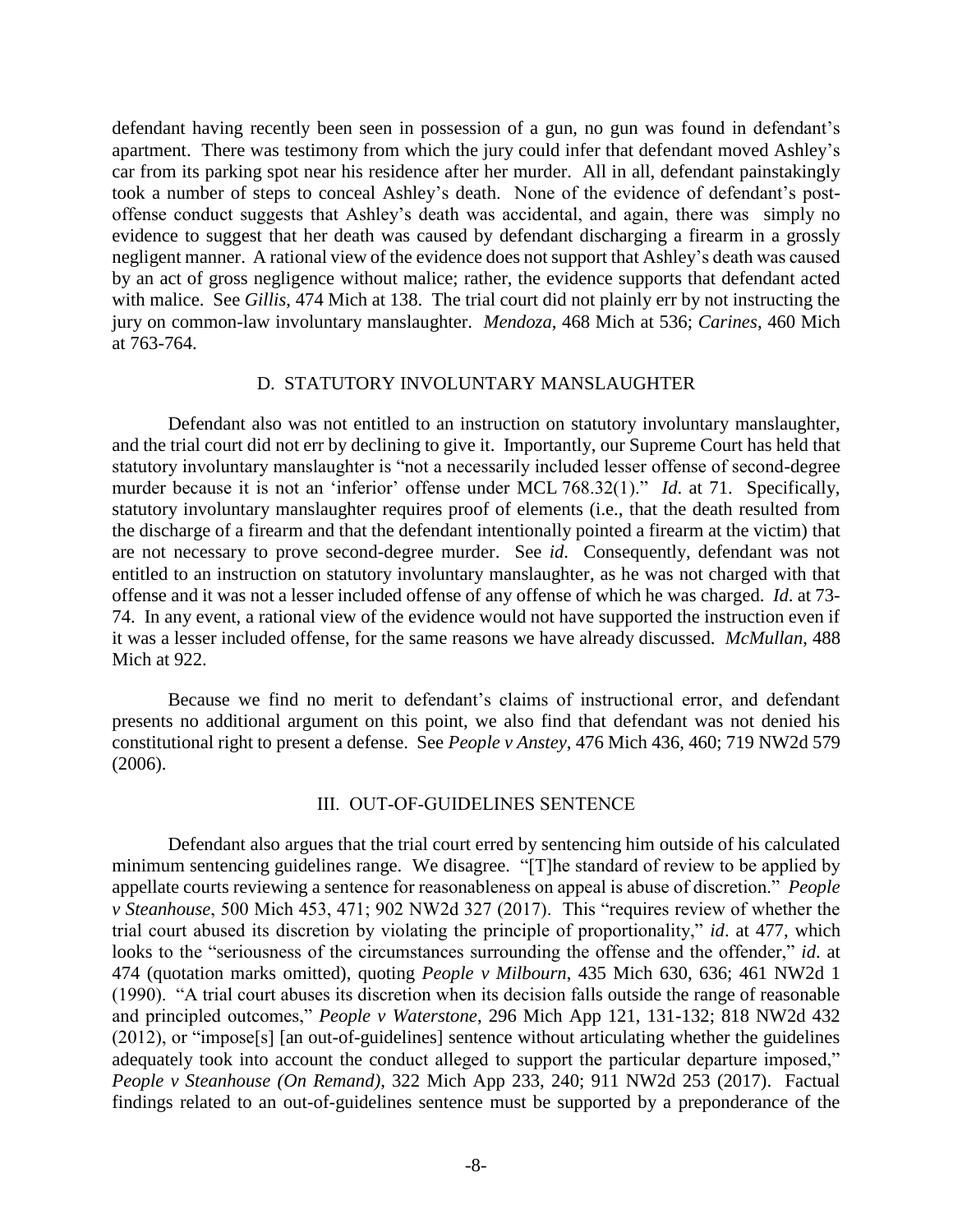evidence and are reviewed for clear error. *People v Lawhorn*, 320 Mich App 194, 205; 907 NW2d 432 (2012).

The sentencing guidelines are advisory. *People v Lockridge*, 498 Mich 358, 365, 392; 870 NW2d 502 (2015). Nevertheless, trial courts are still required to calculate a defendant's recommended minimum sentence range and must take that range into account when determining an appropriate sentence. See *id*. at 392. The key test, however, "is whether the sentence is proportionate to the seriousness of the matter, not whether it departs from or adheres to the guidelines' recommended range." *Steanhouse*, 500 Mich at 475 (quotation marks and citation omitted). If the trial court chooses to deviate from the sentencing guidelines, it must justify the deviation on the record by explaining "why the sentence imposed is more proportionate to the offense and the offender than a different sentence would have been." *People v Dixon-Bey*, 321 Mich App 490, 525; 909 NW2d 458 (2017). Relevant factors for determining whether an out-ofguidelines sentence is more proportionate than a sentence within the guidelines include "(1) whether the guidelines accurately reflect the seriousness of the crime, (2) factors not considered by the guidelines, and (3) factors considered by the guidelines but given inadequate weight." See *id*.

Defendant argues that the trial court erroneously made subjective findings in support of its sentence. Specifically, defendant cites the trial court's statements with regard to Offense Variables (OVs) 1 and 2. We disagree. At sentencing, the trial court indicated that this case presented an extremely disturbing set of facts, and noted that defendant had bragged before the killing about knowing how to get away with murder. The trial court also stated that defendant had a propensity to point his gun at other individuals. Before imposing sentence, the trial court found that the guidelines did not appropriately consider all the circumstances of this case. Regarding OV 1, the trial court stated:

First of all, we do not specifically know exactly how Ashley was killed. And the Guidelines under Offense Variable One, vary whether someone is killed with a firearm or stabbed. The pathologist testified in this matter, since Ashley's head was never found, that it was a homicide by unspecified means. We do not know whether that was a pistol, a knife, a hammer, a bat, or any other instrument.

We do know there was a sweatshirt with a hood that had a large amount of blood in it. But simply because you decapitated her and concealed her head, I do not believe that you should be—it is fundamentally unfair to allow you to benefit from these actions in the scoring of the Guidelines. I think that is one thing that clearly the Guidelines do not take into effect.

OV 1 concerns the aggravated use of a weapon. MCL 777.31. Twenty-five points must be assessed if the victim was shot at with a firearm or cut or stabbed with a knife or similar weapon. MCL 777.31(a). By contrast, 10 points may be assessed if "[t]he victim was touched by any other type of weapon." MCL 777.31(d). Here, although the prosecution sought a score of 25 points under OV 1, the trial court ultimately assessed 10 points, as it could not be determined what type of weapon was used to murder Ashley because defendant had removed her head and it was never located. We conclude that the trial court properly considered the fact that Ashley's head was removed and hidden so as to keep her specific cause of death unknown. Contrary to defendant's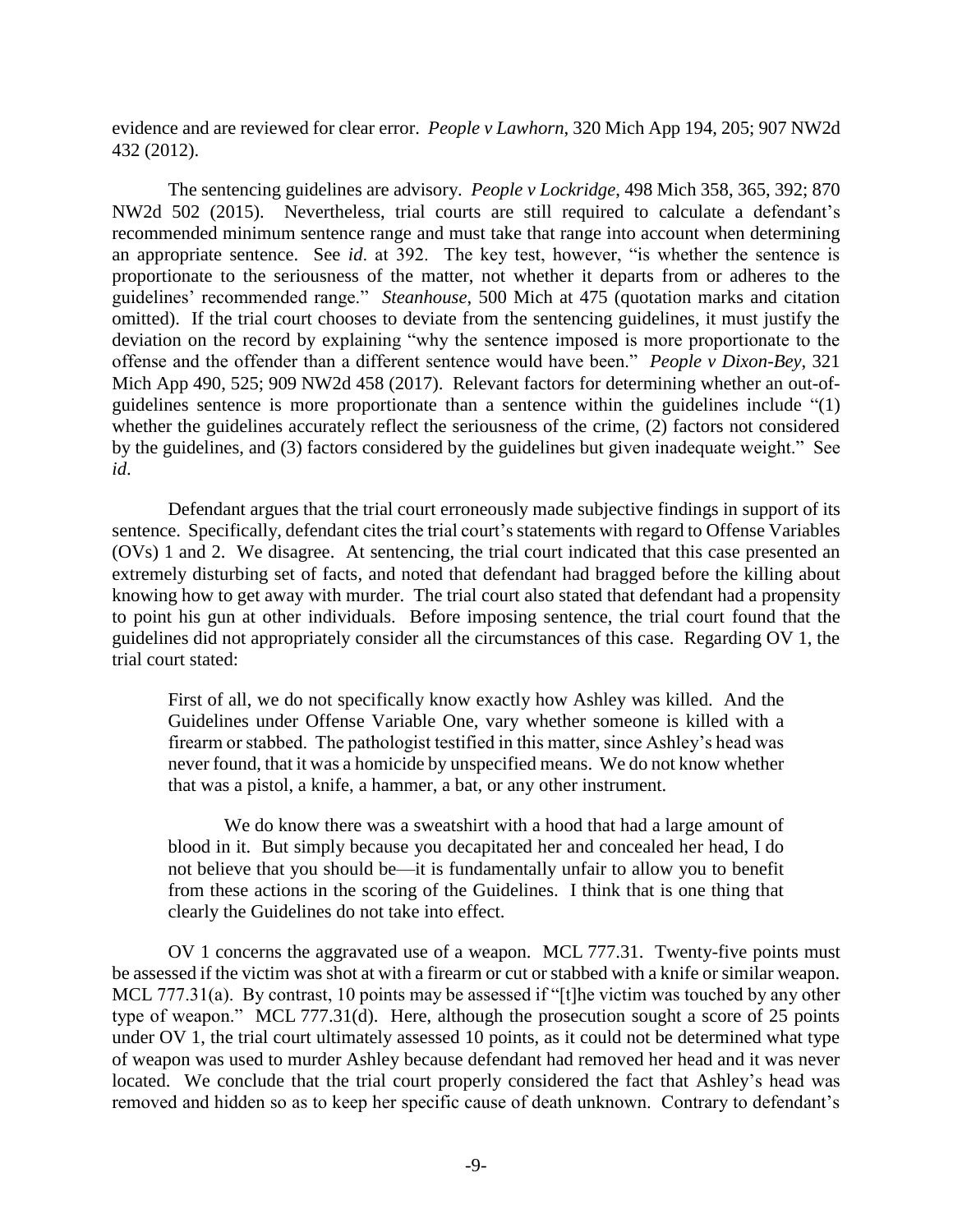assertion, the trial court did not make a subjective finding whether defendant used a gun or knife; rather, the trial court simply stated that the fact that the specific cause of death was unknown because of defendant's decision to decapitate Ashley's head was something that the guidelines did not consider. Stated differently, the trial court appropriately scored OV 1 at 10 points because it was not entirely clear how Ashley was killed, but the trial court also appropriately took this fact into consideration when imposing its out-of-guidelines sentence so as not to essentially reward defendant with a lower OV 1 score by virtue of his successful efforts at hiding his method of killing from investigators. *Dixon-Bey*, 321 Mich App at 525.

Defendant also takes issue with the trial court's statements that this was the worst case the trial court had ever seen and that defendant was "a very evil individual." The trial court indicated that the guidelines did not take into account the "gruesome" nature of this case or the fact that defendant not only lacked any motive for the killing and showed no remorse, but appeared to derive pleasure from the trial proceedings. The trial court stated that it had reviewed photographs of the victim's body and that they portrayed reprehensible and heinous conduct. We conclude that the trial court correctly determined that the many extreme elements of the crime, as well as defendant's demeanor during the trial, were factors not considered by the guidelines, and the trial court appropriately considered them in fashioning an appropriate sentence. See *Dixon-Bey*, 321 Mich App at 525.

Defendant also argues that the trial court improperly found premeditation, despite the fact that defendant was convicted of second-degree murder (not first-degree murder). We disagree. The trial court stated that defendant had "bragged about how you could get rid of someone, and that you knew how to get rid of blood and fingerprints and things like that." The trial court further stated that the "only motive that was presented by a preponderance of the evidence was that you could kill somebody and ultimately you did. And the Guidelines do not take that into effect." Contrary to defendant's contention, there is no evidence to suggest that the trial court considered this a premeditated murder. The trial court merely indicated that the guidelines did not consider defendant's lack of motive. We find no merit to defendant's argument.

Defendant further argues that the trial court erred when considering defendant's misrepresentations to Kristine following the murder, because this conduct was adequately covered by OV 19. "OV 19 applies if there was a 'threat to the security of a penal institution or court or interference with the administration of justice or the rendering of emergency services.' " *People v Hershey*, 303 Mich App 330, 342; 844 NW2d 127 (2013). An assessment of 10 points for OV 19 is proper when "[t]he offender otherwise interfered with or attempted to interfere with the administration of justice, or directly or indirectly violated a personal protection order." MCL 777.49(c). The phrase "interfere with the administration of justice" is defined in accordance with its plain and ordinary meaning "to oppose so as to hamper, hinder, or obstruct the act or process of administering judgment of individuals or causes by judicial process." *Hershey*, 303 Mich App at 343. Ten points is the most that can be scored for OV 19 when a defendant has not used force or threatened the security of a court or penal institution. See MCL 777.49(a)-(c).

The trial court assessed 10 points for OV 19, but stated that the guidelines "do not take into effect also the few days after you committed this murder, all the lies and misrepresentations you made to Ashley's mother. The Guidelines don't take those things into effect." In other words, although defendants lies and attempts to hide the evidence of his crime may have been covered by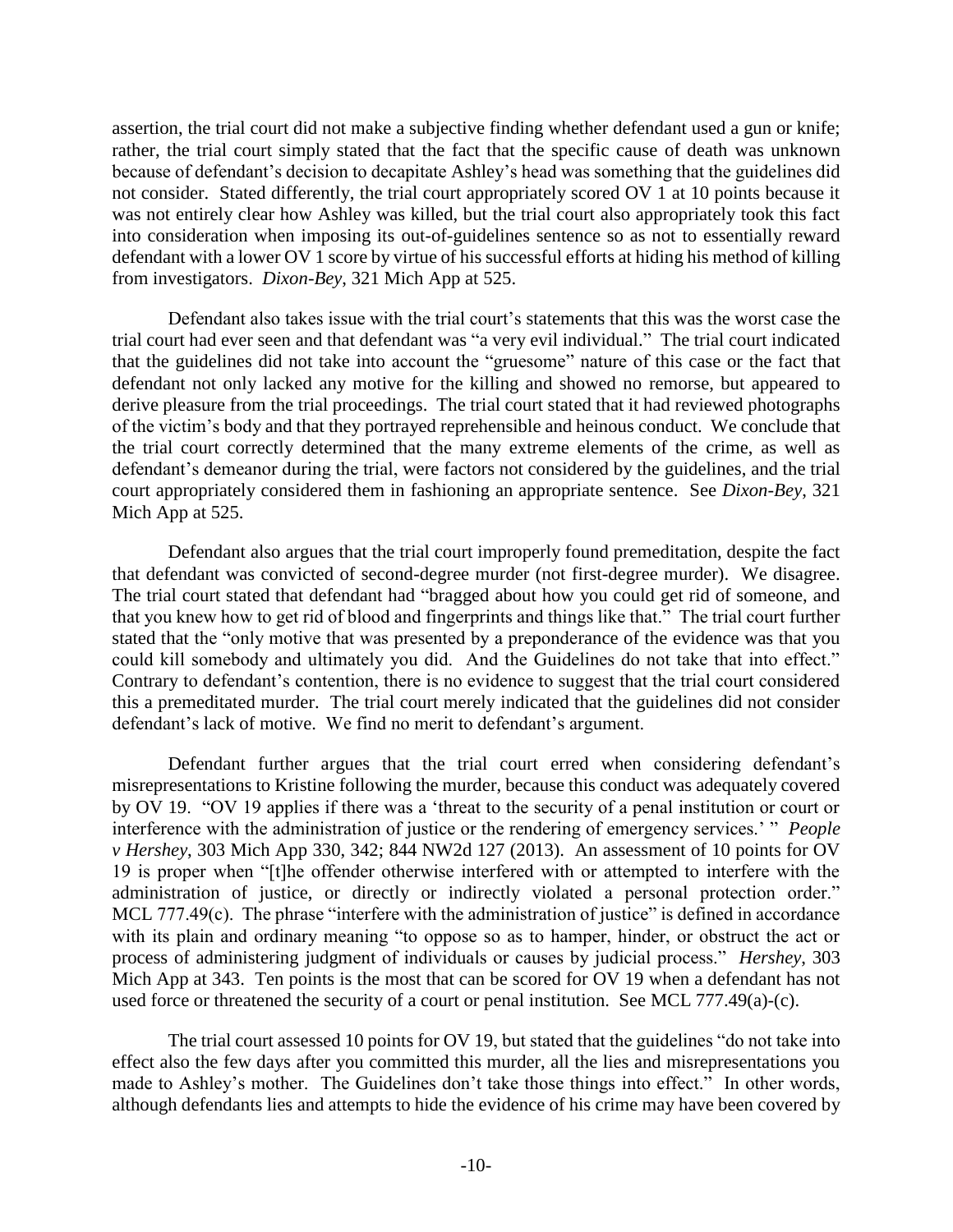OV 19, they were "factors considered by the guidelines but given inadequate weight." See *Dixon-Bey*, 321 Mich App at 525. We need not reiterate defendant's extensive post-offense conduct designed to hamper the discovery of and investigation into Ashley's death. Given the circumstances surrounding the offense and the offender, OV 19 did not adequately consider this conduct, and the trial court did not err by so holding.

Defendant also argues that the trial court improperly considered his refusal to admit guilt when it imposed its out-of-guidelines sentence. We disagree. The trial court stated in relevant part:

And more significantly, the Guidelines do not take into effect the level of brutality involved in this matter, and your lack of compassion and total lack of remorse. Unfortunately, I have been doing this type of work for 34 years. I've been on the bench for 13 years. I personally have been involved in over 200 murder or death cases. This is without question the worst case that I have ever been involved in.

What you did and what I saw in photographs was reprehensible and heinous. This goes beyond comprehension. To—for the jury to even have to see the limited number of pictures that I allowed in was just in—incomprehensible. And yet, you sat during trial and even today, you make no comment. I haven't—I know you have a right to—to not incriminate yourself. However, I observed you during the course of this trial and you seemed, at time, to derive pleasure from the testimony in this trial that was, at best, described as gruesome.

"A court cannot base its sentence even in part on a defendant's refusal to admit guilt." *People v Conley*, 270 Mich App 301, 314; 715 NW2d 377 (2006) (quotation marks and citation omitted). Although lack of remorse is an appropriate consideration, a trial court may not impose a sentence solely on the basis of defendant's refusal to admit guilt. *People v Pennington*, 323 Mich App 452, 468-469; 917 NW2d 720 (2018). "Resentencing is warranted if it is apparent that the court erroneously considered the defendant's failure to admit guilt, as indicated by action such as asking the defendant to admit his guilt or offering him a lesser sentence if he did." *Conley*, 270 Mich App at 314 (quotation marks and citation omitted). This Court looks "to three factors to determine if a sentencing court improperly considered a defendant's refusal to admit guilt: (1) the defendant's maintenance of innocence after conviction; (2) the judge's attempt to get the defendant to admit guilt; and (3) the appearance that had the defendant affirmatively admitted guilt, his sentence would not have been so severe." *People v Payne*, 285 Mich App 181, 194; 774 NW2d 714 (2009) (quotation marks and citation omitted).

The trial court did not base its sentence on defendant's refusal to admit guilt, and even noted that defendant had a right not to incriminate himself. Moreover, there is no evidence to suggest that the trial court attempted to get defendant to admit guilt or that the sentence would have been different if defendant had admitted guilt. *Id*.Therefore, defendant has not established that his sentence was based, even in part, on a refusal to admit guilt.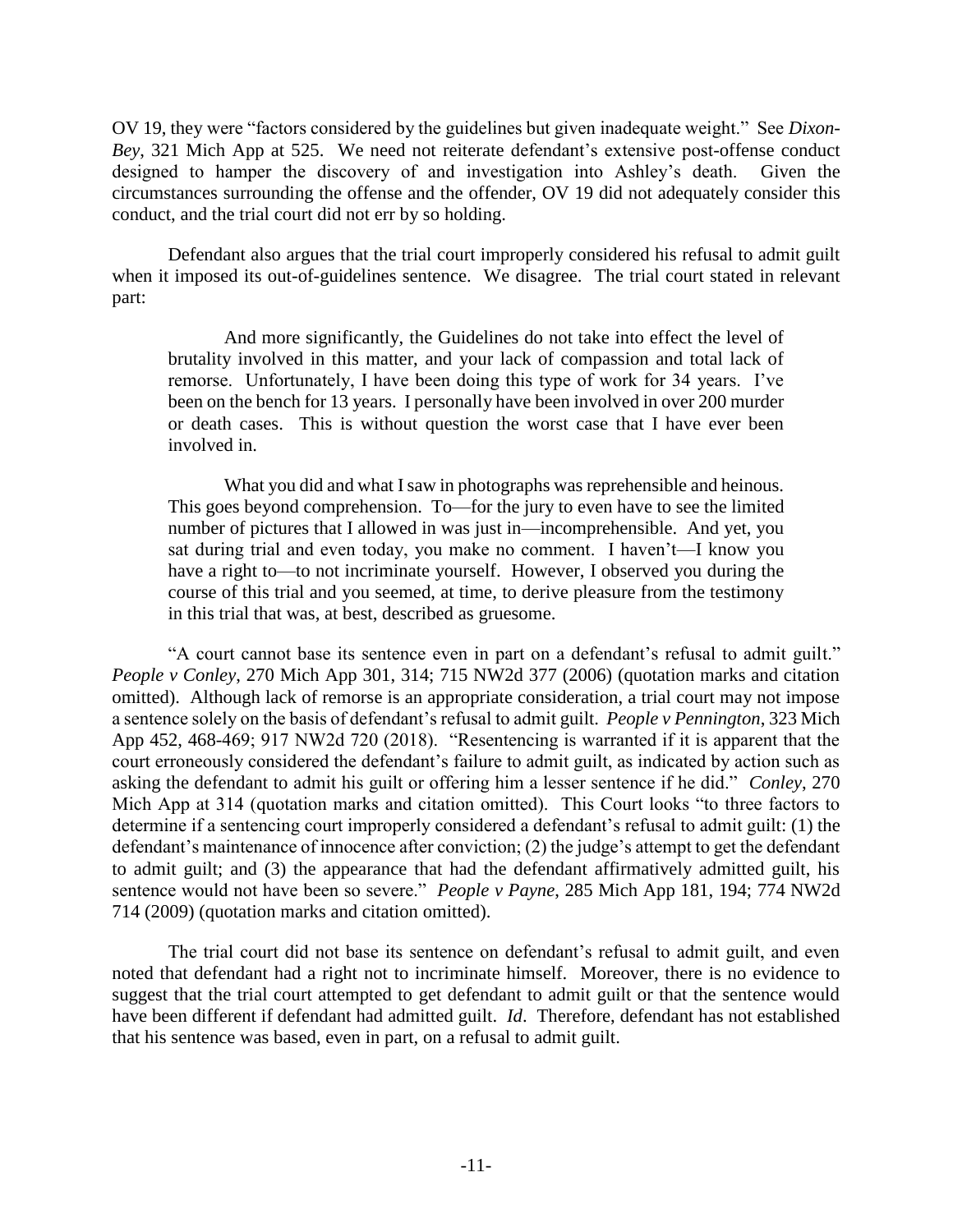In sum, we hold that the trial court did not abuse its discretion by imposing an out-ofguidelines sentence because the sentence was proportionate to the seriousness of the offense and the offender. *Steanhouse*, 500 Mich at 471.

#### IV. INDETERMINATE SENTENCING

Defendant also argues that his sentence of 100 to 200 years for second-degree murder violates the indeterminate sentencing rule of *People v Moore*, 432 Mich 311; 439 NW2d 684 (1989). "Questions of law are reviewed de novo." *People v Smith*, 502 Mich 624, 631; 918 NW2d 718 (2018).

In *Moore*, our Supreme Court held that "a 'term of years' must be an indeterminate sentence less than life. It must be something that is reasonably possible for a defendant actually to serve." *Moore*, 432 Mich at 329. However, in *People v Merriweather*, 447 Mich 799, 802; 527 NW2d 460, 461 (1994), our Supreme Court held that the Legislature possessed the power to authorize a term of years sentence that is greater than a human lifespan, notwithstanding the fact that such a sentence may be more severe than a life sentence because of the lack of parole eligibility. This Court has held that *Merriweather* overruled *Moore*, stating:

The issue in *Moore* and *Merriweather* was the same; the reasoning of the dissent in *Moore* and the majority in *Merriweather* was congruent; and, the same three justices who dissented in *Moore* were joined by a fourth justice to constitute the majority in *Merriweather*. We conclude from this that the holding of *Moore* is overruled by *Merriweather*. [*People v Kelly*, 213 Mich App 8, 15; 539 NW2d 538 (1995).]

Published opinions of this Court issued on or after November 1, 1990, bind subsequent panels of this Court. See MCR 7.215(J)(1); see also *People v Mansour*, 325 Mich App 339, 351 n 8; 926 NW2d 26 (2018). Moreover, our Supreme Court denied leave to appeal this Court's decision in *Kelly*. See *People v Kelly*, 454 Mich 930 (1996). Although the Supreme Court's decision to deny leave to appeal has no precedential value, its denial did create binding precedent because this Court's *Kelly* decision became a final adjudication. See MCR 7.305(H)(3) ("If leave to appeal is denied after a decision of the Court of Appeals, the Court of Appeals decision becomes the final adjudication and may be enforced in accordance with its terms."). This Court is therefore bound to follow *Kelly*. Defendant's claim accordingly fails.

## V. COURT COSTS

Lastly, defendant challenges the trial court's imposition of \$1,000 in court costs. We conclude that defendant has waived appellate review of this issue. In sentencing defendant, the trial court considered the recommendations set forth in defendant's presentence investigation report (PSIR), which in part recommended the imposition of \$1,000 in court costs. While defense counsel challenged other aspects of the PSIR, he raised no objection to its recommendation regarding court costs, and instead stated that he had "no additional comment as far as the presentence report goes." At sentencing, after the trial court awarded court costs, victim's rights fund costs, and restitution, defense counsel again made no objection. We decline to consider this